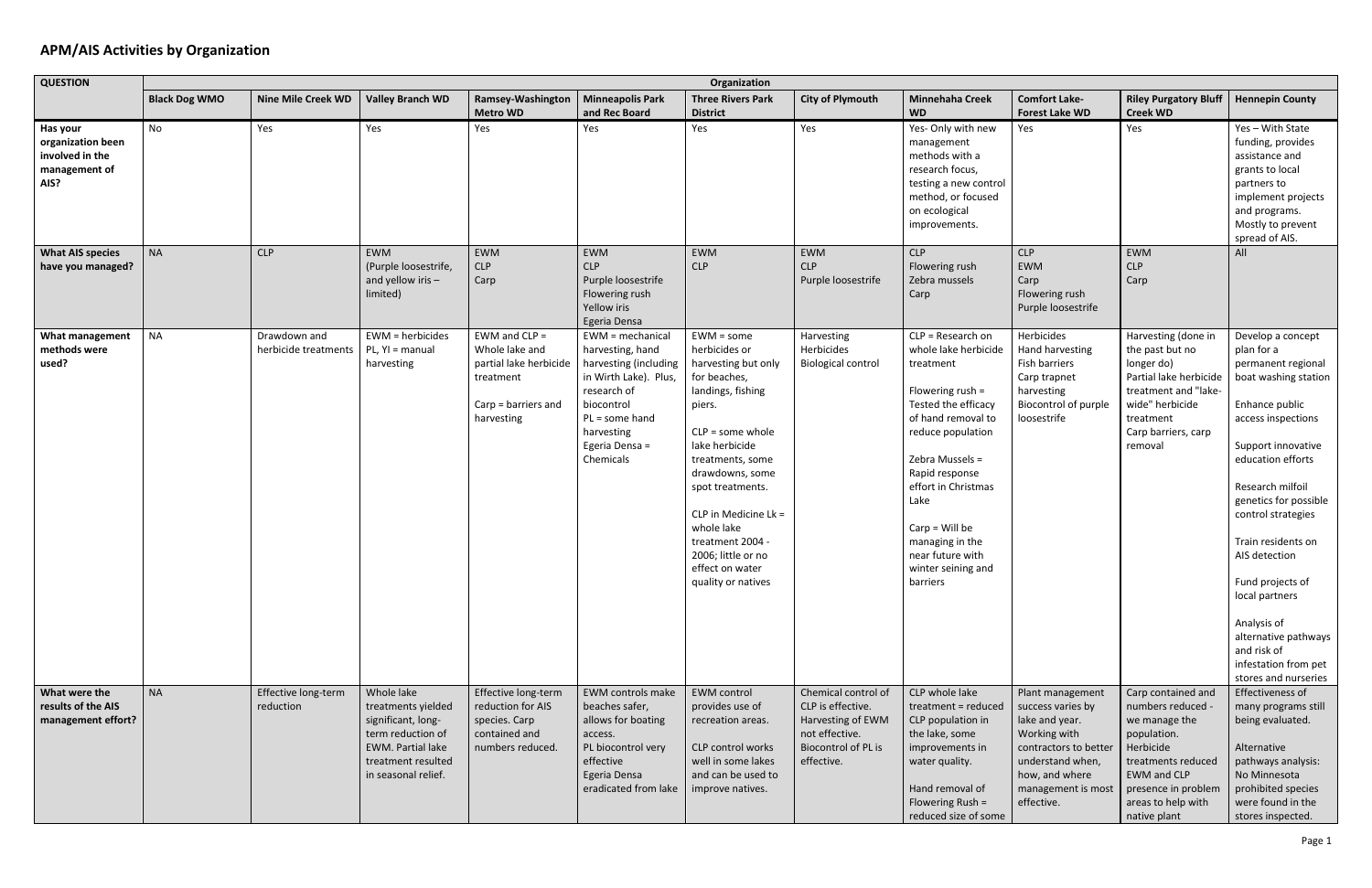| <b>QUESTION</b>                                                                                                         | Organization                                                                                       |                                                                 |                                                                                                                                           |                                                                                 |                                                                                                                                                                                             |                                                                                         |                                                                                                                                                                                       |                                                                                                                                                                                                                                                                                                 |                                                                                         |                                                                                                                                                                                                                                                                                                                                                                                                                                                                                                                                 |                                                                                                                                                                                               |
|-------------------------------------------------------------------------------------------------------------------------|----------------------------------------------------------------------------------------------------|-----------------------------------------------------------------|-------------------------------------------------------------------------------------------------------------------------------------------|---------------------------------------------------------------------------------|---------------------------------------------------------------------------------------------------------------------------------------------------------------------------------------------|-----------------------------------------------------------------------------------------|---------------------------------------------------------------------------------------------------------------------------------------------------------------------------------------|-------------------------------------------------------------------------------------------------------------------------------------------------------------------------------------------------------------------------------------------------------------------------------------------------|-----------------------------------------------------------------------------------------|---------------------------------------------------------------------------------------------------------------------------------------------------------------------------------------------------------------------------------------------------------------------------------------------------------------------------------------------------------------------------------------------------------------------------------------------------------------------------------------------------------------------------------|-----------------------------------------------------------------------------------------------------------------------------------------------------------------------------------------------|
|                                                                                                                         | <b>Black Dog WMO</b>                                                                               | <b>Nine Mile Creek WD</b>                                       | <b>Valley Branch WD</b>                                                                                                                   | Ramsey-Washington<br><b>Metro WD</b>                                            | <b>Minneapolis Park</b><br>and Rec Board                                                                                                                                                    | <b>Three Rivers Park</b><br><b>District</b>                                             | <b>City of Plymouth</b>                                                                                                                                                               | <b>Minnehaha Creek</b><br><b>WD</b>                                                                                                                                                                                                                                                             | <b>Comfort Lake-</b><br><b>Forest Lake WD</b>                                           | <b>Riley Purgatory Bluff</b><br><b>Creek WD</b>                                                                                                                                                                                                                                                                                                                                                                                                                                                                                 | <b>Hennepin County</b>                                                                                                                                                                        |
|                                                                                                                         |                                                                                                    |                                                                 |                                                                                                                                           |                                                                                 |                                                                                                                                                                                             |                                                                                         |                                                                                                                                                                                       | of the larger patches<br>but eradication not<br>possible and smaller<br>areas did not see<br>further reduction.<br>Zebra mussel control<br>in Christmas Lake<br>killed mussels in the<br>contained areas<br>treated, but they<br>were found outside<br>the treatment area<br>later in the year. | Carp control is<br>generally effective.                                                 | establishment<br>especially prior to<br>alum.<br>We are in early stage<br>of a quick response<br>project for EWM on<br>Staring Lake and<br>results are on the<br>positive side.<br>Management is not<br>a short-term<br>program.                                                                                                                                                                                                                                                                                                | Although 94% of the<br>retailers carry<br>Minnesota regulated<br>aquatic plant<br>species.<br>Early detection<br>training results: two<br>new AIS were<br>identified and<br>reported to MDNR. |
| What was your<br>organization's role?                                                                                   | Perform aquatic<br>plant monitoring if<br>the cities do not<br>perform the aquatic<br>plant survey | Monitoring,<br>plan/design,<br>implementation and<br>reporting. | <b>Technical support</b><br>(e.g., develop plans,<br>treatment design,<br>monitoring &<br>reporting).                                     | All components:<br>monitoring, design,<br>implementation,<br>reporting, funding | All components:<br>monitoring<br>(including early<br>detection), design,<br>implementation,<br>reporting, funding                                                                           | All components:<br>Monitoring,<br>implementation,<br>contracting,<br>reporting, funding | Funding<br>Project management                                                                                                                                                         | All components:<br>Monitoring,<br>implementation,<br>contracting,<br>reporting, funding                                                                                                                                                                                                         | All components:<br>Monitoring,<br>implementation,<br>contracting,<br>reporting, funding | All components:<br>Monitoring, design,<br>implementation,<br>reporting, funding<br>We do have a grant<br>out with the U of M<br>in helping us out<br>with plant<br>management and<br>restoration on a few<br>of our lakes post-<br>carp                                                                                                                                                                                                                                                                                         | Technical and<br>financial support,<br>research                                                                                                                                               |
| Were other entities<br>involved in the<br>management effort?<br>If Yes, who was<br>involved and what<br>was their role? | Cities perform<br>aquatic plant<br>monitoring                                                      | Only as stakeholders                                            | Yes. Lake<br>associations paid for<br>the herbicide<br>treatment and<br>assisted in<br>monitoring. Cities<br>have contributed<br>funding. | Only assistance with<br>communications<br>from other entities.                  | DNR is permitting<br>authority, led effort<br>to eradicate Egeria<br>Densa, provides<br>technical assistance.<br>MCWD provides<br>technical assistance.<br><b>MAISRC</b> leads<br>research. | Some funding from<br>cities and<br>cooperation from<br>lake organizations.              | DNR grants for CLP<br>control in Medicine<br>Lake and was<br>coordinating PL<br>biocontrol program.<br><b>BCWMC</b> provided<br>funding for Medicine<br>Lake CLP control<br>2005-2008 | Utilize consultants<br>and contractors to<br>perform or assist<br>with the work<br>(treatment,<br>monitoring, etc.).                                                                                                                                                                            |                                                                                         | No (other than<br>communications)<br>nowadays. We do<br>have a summit once<br>a year where we<br>bring DNR,<br>consultants that we<br>work with and city<br>reps to discuss next<br>steps for the<br>upcoming year. We<br>directly link this too<br>with water quality<br>projects like alum<br>treatment. We still<br>work with the<br>University of<br>Minnesota for plant<br>management. In the<br>past we worked with<br>the U of M also in<br>regards to carp<br>management - we<br>have brought this<br>program in-house. | County partners with<br>local entities such as<br>watershed<br>organizations, cities,<br>lake associations                                                                                    |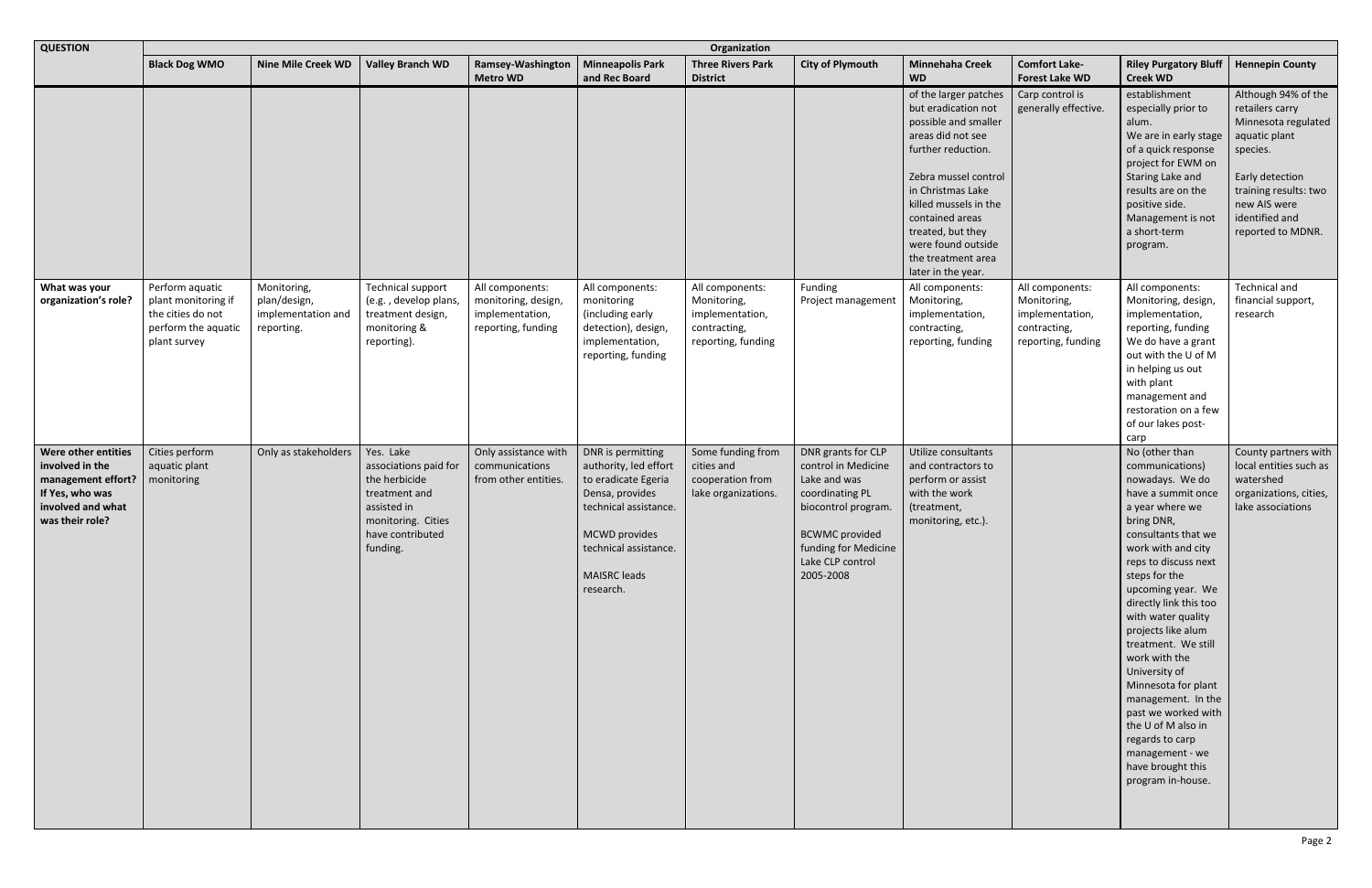| <b>QUESTION</b>                                                                                                        | Organization                       |                                                                                            |                                                                                                                                                                                                                                                                                                                                                         |                                                                                                                                                                      |                                                                                                                                                                                                                                                                                                                                                                                                                |                                                                                                                                                                                                                     |                                                                                |                                                                                                                                                                                                     |                                                                                                                                                                                                          |                                                                                                                                                                                                                                                                                                                                                                                                       |                                                                                                |  |
|------------------------------------------------------------------------------------------------------------------------|------------------------------------|--------------------------------------------------------------------------------------------|---------------------------------------------------------------------------------------------------------------------------------------------------------------------------------------------------------------------------------------------------------------------------------------------------------------------------------------------------------|----------------------------------------------------------------------------------------------------------------------------------------------------------------------|----------------------------------------------------------------------------------------------------------------------------------------------------------------------------------------------------------------------------------------------------------------------------------------------------------------------------------------------------------------------------------------------------------------|---------------------------------------------------------------------------------------------------------------------------------------------------------------------------------------------------------------------|--------------------------------------------------------------------------------|-----------------------------------------------------------------------------------------------------------------------------------------------------------------------------------------------------|----------------------------------------------------------------------------------------------------------------------------------------------------------------------------------------------------------|-------------------------------------------------------------------------------------------------------------------------------------------------------------------------------------------------------------------------------------------------------------------------------------------------------------------------------------------------------------------------------------------------------|------------------------------------------------------------------------------------------------|--|
|                                                                                                                        | <b>Black Dog WMO</b>               | <b>Nine Mile Creek WD</b>                                                                  | <b>Valley Branch WD</b>                                                                                                                                                                                                                                                                                                                                 | Ramsey-Washington<br><b>Metro WD</b>                                                                                                                                 | <b>Minneapolis Park</b><br>and Rec Board                                                                                                                                                                                                                                                                                                                                                                       | <b>Three Rivers Park</b><br><b>District</b>                                                                                                                                                                         | <b>City of Plymouth</b>                                                        | <b>Minnehaha Creek</b><br><b>WD</b>                                                                                                                                                                 | <b>Comfort Lake-</b><br><b>Forest Lake WD</b>                                                                                                                                                            | <b>Riley Purgatory Bluff</b><br><b>Creek WD</b>                                                                                                                                                                                                                                                                                                                                                       | <b>Hennepin County</b>                                                                         |  |
| How much do you<br>spend in a typical<br>year on<br>management<br>measures and<br>where does the<br>funding come from? | <b>NA</b>                          | Varies by project.<br><b>Budget established</b><br>by project (versus<br>ongoing program). | Varies by number of<br>lakes and extent of<br>actively; about \$10K<br>per year/per lake in<br>technical support;<br>about \$10K per year<br>in reporting;<br>organization costs<br>for herbicide<br>treatments vary with<br>area treated; total<br>costs of about<br>\$70,000 in 2014,<br>\$130,000 in 2015<br>and about \$40,000<br>planned for 2016. | From 2008-2013, the<br>District spent about<br>\$35K/year on plant<br>management. The<br>2017 Draft Plan<br>estimates about<br>\$100K/year related<br>to APM and AIS | Approximately<br>\$100,000 per year.                                                                                                                                                                                                                                                                                                                                                                           | Unknown for EWM<br>and CLP control-<br>project specific and<br>varies.                                                                                                                                              | \$35,000 CLP control<br>on Medicine Lake.<br>No longer fund EWM<br>harvesting. | ~\$30,000/year on<br>the Flowering Rush<br>work,<br>~\$35,000 on<br>Christmas Lake zebra<br>mussel work                                                                                             | \$230,000 includes<br>AIS management<br>and prevention<br>activities. Some<br>grant funding from<br>Washington Co. and<br>in-kind support from<br>Chisago Co. SWCD.<br>Mostly from levy on<br>residents. | Approx. \$50K/year<br>for AIS inspection,<br>\$25K for Rapid<br>Response and<br><b>Education and</b><br>outreach, \$15K for<br>aeration unit (birth<br>control for carp in<br>Riley chain of lakes),<br>\$60K for plant<br>management, \$75K<br>grant to U of M for<br>plant restoration<br>and management<br>projects (some<br>monitoring is within<br>data collection) from<br>the District's levy. | State funded<br>program \$325,000<br>per year.<br>County funding<br>provides program<br>staff. |  |
| Has your<br>organization been<br>involved with<br>preventing the<br>spread of AIS? What<br>methods are used?           | Only via monitoring<br>(see above) | Yes via education<br>program                                                               | Only through<br>reduction/mgmt of<br>populations present;<br>possibly indirectly<br>through educational<br>efforts of education<br>program.                                                                                                                                                                                                             | Yes.<br>Through reduction<br>of populations<br>present and<br>construction of Carp<br>barriers.                                                                      | Yes.<br>Boat inspectors at 3<br>launches.<br>Closed Wirth Lk<br>launch.<br>AIS education at<br>landings and events.<br>Limiting flow from<br>certain waterbodies.<br><b>Zebra Mussel Action</b><br>Plan implemented.<br>Training required for<br>MPRB staff,<br>contractors,<br>partnering orgs and<br>businesses using<br>lakes<br>AIS prevention<br>written into permits<br>for organizations<br>and groups. | Yes.<br>Boat launch<br>inspections<br>Training inspectors<br>Use of one<br>decontamination<br>unit (Lake<br>Independence)<br>AIS education at<br>landings and events<br>Monitoring<br>Early detection<br>monitoring | No.                                                                            | Yes.<br>We offer financial<br>and technical<br>resources to our<br>partners who<br>operate watercraft<br>inspection programs.<br>We also put out<br>education and<br>awareness materials<br>on AIS. | Yes.<br>Boat launch<br>inspections<br>Training inspectors<br>Use of<br>decontamination<br>unit<br>AIS education at<br>landings and events<br>Monitoring<br>Early detection<br>monitoring                 | Yes. Through<br>reduction of<br>populations present,<br>sponsoring of<br>inspections,<br>construction of Carp<br>barriers, and<br>education (Adopt a<br>Dock, AIS Jr<br>Inspector Program,<br>Pull the plug and<br>wipe it clean).                                                                                                                                                                    | Yes - see above.                                                                               |  |
| What is your<br>organization's role<br>in AIS prevention?                                                              | <b>NA</b>                          | Develop<br>programming &<br>cooperate with<br>other WMOs                                   | <b>NA</b>                                                                                                                                                                                                                                                                                                                                               | All components:<br>monitoring, design,<br>implementation,<br>reporting, funding                                                                                      | All components:<br>program<br>coordination and<br>implementation,<br>early detection<br>monitoring, funding,<br>education                                                                                                                                                                                                                                                                                      | All components:<br>program<br>coordination and<br>implementation,<br>early detection<br>monitoring, funding,<br>education                                                                                           | <b>NA</b>                                                                      | Financial and<br>technical role on the<br>inspections<br>Lead or supporting<br>role on the<br>education and<br>awareness.                                                                           | All components:<br>program<br>coordination and<br>implementation,<br>early detection<br>monitoring, funding,<br>education                                                                                | All components:<br>monitoring, design,<br>implementation,<br>reporting, funding                                                                                                                                                                                                                                                                                                                       | See above.                                                                                     |  |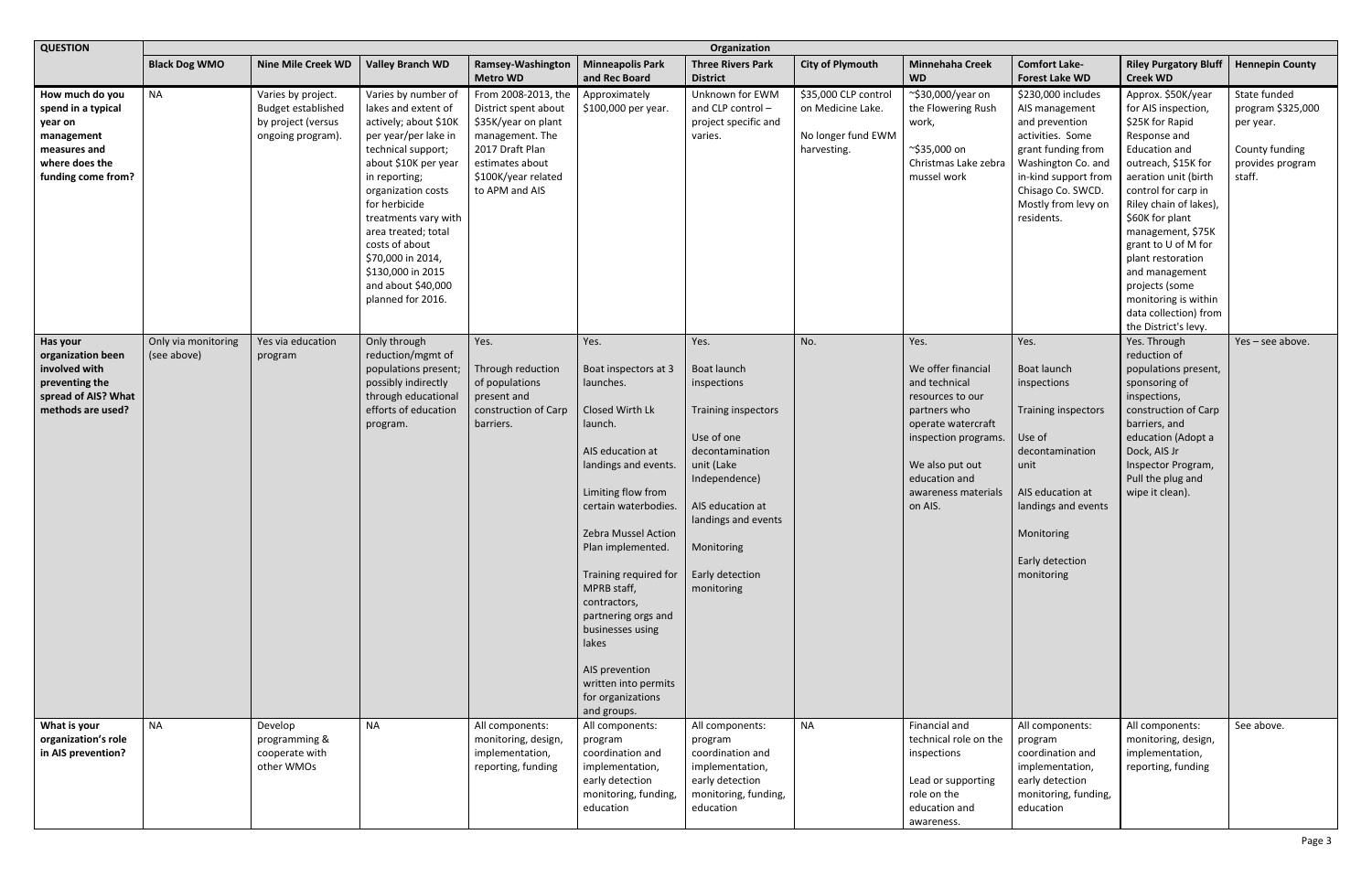| <b>QUESTION</b>                                                                                                     | Organization                                                                                                                         |                                                                                                                                                                                                                                                                                                                              |                                                                                                                                                                                                                          |                                                                                                                         |                                                                                                                                                                                                                                                                                                                   |                                                                                                                                           |                                                               |                                                                                                                                                                                                                                                                                                                                                          |                                                                                                                                                                                                    |                                                                                                                                                                                                                                                                                                                                                                 |                                                                                                                                                                                                                                                                                                                                                                                                                                                                                                                                                                                                                      |
|---------------------------------------------------------------------------------------------------------------------|--------------------------------------------------------------------------------------------------------------------------------------|------------------------------------------------------------------------------------------------------------------------------------------------------------------------------------------------------------------------------------------------------------------------------------------------------------------------------|--------------------------------------------------------------------------------------------------------------------------------------------------------------------------------------------------------------------------|-------------------------------------------------------------------------------------------------------------------------|-------------------------------------------------------------------------------------------------------------------------------------------------------------------------------------------------------------------------------------------------------------------------------------------------------------------|-------------------------------------------------------------------------------------------------------------------------------------------|---------------------------------------------------------------|----------------------------------------------------------------------------------------------------------------------------------------------------------------------------------------------------------------------------------------------------------------------------------------------------------------------------------------------------------|----------------------------------------------------------------------------------------------------------------------------------------------------------------------------------------------------|-----------------------------------------------------------------------------------------------------------------------------------------------------------------------------------------------------------------------------------------------------------------------------------------------------------------------------------------------------------------|----------------------------------------------------------------------------------------------------------------------------------------------------------------------------------------------------------------------------------------------------------------------------------------------------------------------------------------------------------------------------------------------------------------------------------------------------------------------------------------------------------------------------------------------------------------------------------------------------------------------|
|                                                                                                                     | <b>Black Dog WMO</b>                                                                                                                 | <b>Nine Mile Creek WD</b>                                                                                                                                                                                                                                                                                                    | <b>Valley Branch WD</b>                                                                                                                                                                                                  | Ramsey-Washington<br><b>Metro WD</b>                                                                                    | <b>Minneapolis Park</b><br>and Rec Board                                                                                                                                                                                                                                                                          | <b>Three Rivers Park</b><br><b>District</b>                                                                                               | <b>City of Plymouth</b>                                       | <b>Minnehaha Creek</b><br><b>WD</b>                                                                                                                                                                                                                                                                                                                      | <b>Comfort Lake-</b><br><b>Forest Lake WD</b>                                                                                                                                                      | <b>Riley Purgatory Bluff</b><br><b>Creek WD</b>                                                                                                                                                                                                                                                                                                                 | <b>Hennepin County</b>                                                                                                                                                                                                                                                                                                                                                                                                                                                                                                                                                                                               |
| <b>What other entities</b><br>are involved in AIS<br>prevention?                                                    | <b>NA</b>                                                                                                                            | Other watershed<br>management<br>organizations                                                                                                                                                                                                                                                                               | <b>NA</b>                                                                                                                                                                                                                | <b>NA</b>                                                                                                               | <b>DNR</b> provides<br>training.<br><b>MCWD</b> provides<br>some funding.<br>Some lake groups<br>help with monitoring                                                                                                                                                                                             | Some funding from<br>DNR grants, city<br>contributions,<br>MCWD.<br>Some help from lake<br>organizations                                  | <b>NA</b>                                                     | Other local<br>government<br>agencies (park<br>districts, cities,<br>counties, etc.)                                                                                                                                                                                                                                                                     | DNR provides<br>training.<br>Counties supply<br>some funding and<br>support.<br>Lake associations<br>and cities assist as<br>they can.                                                             | U of M, Three Rivers<br>Park District, City of<br>Eden Prairie, City of<br>Chanhassen                                                                                                                                                                                                                                                                           | See above.                                                                                                                                                                                                                                                                                                                                                                                                                                                                                                                                                                                                           |
| How much do you<br>spend in a typical<br>year on prevention<br>measures and<br>where does the<br>funding come from? | <b>NA</b>                                                                                                                            | Funding provided<br>through District's<br>education program,<br>but no specific dollar<br>amount assigned to<br>AIS.                                                                                                                                                                                                         | NA (amount of<br>District educational<br>funding related to<br>AIS is not tracked)                                                                                                                                       | Part of overall<br>\$100K/year for AIS<br>programs.                                                                     | Estimated at<br>\$196,000 in 2016.                                                                                                                                                                                                                                                                                | \$80,000 per year                                                                                                                         | <b>NA</b>                                                     | ~\$230,000 in 2016<br>which included cost-<br>share grants to our<br>partners who<br>operate watercraft<br>inspection programs,<br>contracted services<br>for watercraft<br>inspections where<br>our partners do not<br>perform inspections,<br>and other education<br>efforts. Reduced<br>spending likely in<br>2017. Funds come<br>from District levy. | \$230,000 includes<br>AIS management<br>and prevention<br>activities. Some<br>grant funding from<br>Washington Co. and<br>in-kind support from<br>Chisago Co. Mostly<br>from levy on<br>residents. | See above.                                                                                                                                                                                                                                                                                                                                                      | See above.                                                                                                                                                                                                                                                                                                                                                                                                                                                                                                                                                                                                           |
| What is your<br>organization's policy<br>regarding<br>management of or<br>preventing spread<br>of AIS?              | No Policy in 2012-<br>2022 Plan. 2015<br><b>BDWMO</b> annual<br>report "recommends<br>management of<br>aquatic invasive<br>species." | 2007 Plan:<br>Cooperate with<br>regulatory agencies<br>to manage invasive<br>species.<br>2017 Plan (draft):<br>- Conduct AIS<br>inventory of District<br>waterbodies.<br>- Develop a targeted<br>AIS management<br>strategy.<br>- Work with agencies quality.<br>and local<br>stakeholders to<br>manage invasive<br>species. | - Provide technical<br>support to other<br>organizations (e.g.,<br>cities, lake<br>associations) for AIS<br>reduction.<br>- VBWD may fund<br>treatment if AIS are<br>demonstrated to<br>have negative<br>impact on water | Collaboratively<br>manage invasive<br>species that<br>threaten water<br>resources and<br>associated upland<br>habitats. | MPRB adopts<br>resolution each year<br>with rules of<br>operation including<br>inspection location,<br>hours, required<br>permits, etc.<br>Background on<br>resolution<br>acknowledges threat<br>and impact of AIS<br>and indicates<br>prevention of spread<br>is better than<br>management after<br>infestation. | Multiple draft goals,<br>objectives, and<br>policies (see<br>attached Three<br><b>Rivers Park District</b><br>goals/policies<br>document) | Support watershed<br>organizations that<br>have AIS programs. | No formal policy, but<br>we typically work on<br>the notion of<br>preventing the<br>spread of AIS while<br>not impeding use of<br>lakes.                                                                                                                                                                                                                 | Unknown                                                                                                                                                                                            | <b>DRAFT policies:</b><br>1. The District will<br>continue to manage<br>aquatic invasive<br>macrophytes in<br>accordance with an<br>approved lake<br>vegetation<br>management plan or<br>as part of a rapid<br>response control<br>project.<br>2. The District will<br>implement measures<br>to manage carp<br>populations in<br>District-managed<br>resources. | <b>Hennepin County</b><br>Board of<br>Commissioners<br>designates oversight<br>of the Hennepin<br><b>County Aquatic</b><br><b>Invasive Species</b><br><b>Prevention Aid</b><br>program to the Co.<br>Administrator and<br>also delegates to the<br>Co. Administrator<br>the responsibility to<br>prepare and<br>implement<br>guidelines for use of<br>the proceeds each<br>year for the aid<br>received for the<br>prevention of<br>aquatic invasive<br>species; and that the<br>Co. Administrator is<br>authorized to submit<br>the guidelines and<br>all related reports to<br>the MDNR as<br>required by statute. |